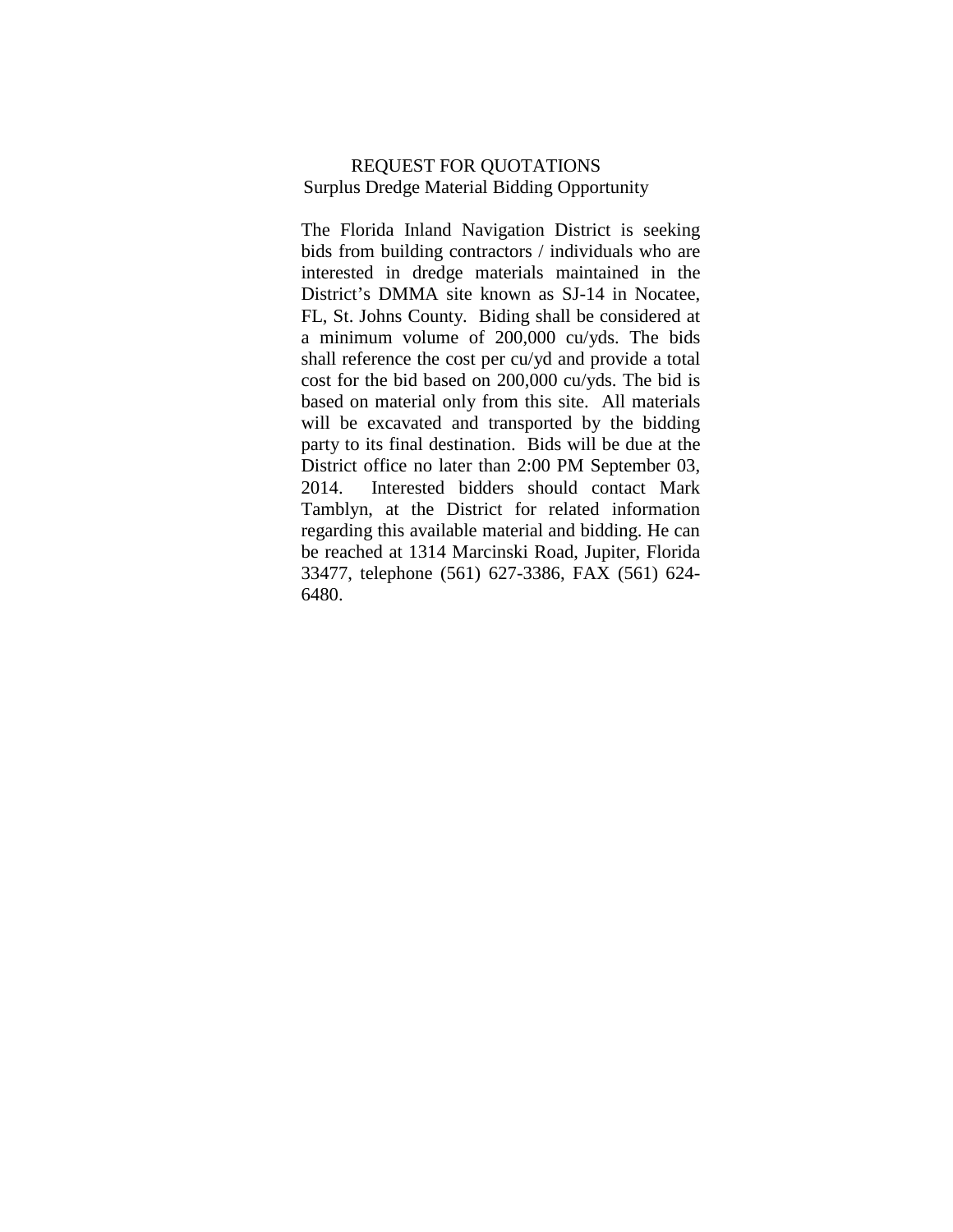# **FLORIDA INLAND NAVIGATION DISTRICT**

# **PROPERTY USE AND EASEMENT RELEASE FEE GUIDELINES**

This guideline establishes the District's general fees for the release of easements and the use of District properties. These guidelines impose no obligation on the District to approve a request for a release of easement or use of any District property.

Recognizing that this guideline cannot encompass all anticipated uses of District properties and that it cannot anticipate the specific nuances of the uses outlined within the guideline, each request for an easement release or a property use will be subject to review by the District's Board and additional fees may be assessed if the specifics of use or release dictates such. Fees for the use of District property are only for District*-*owned lands and not for easements including the right of way easement for the Intracoastal Waterway.

# **A. EASEMENT RELEASES**

1. A check in the amount of \$250.00 payable to the Florida Inland Navigation District, and:

The property owner agrees to pay the District (1) the price that the District originally paid for the easement adjusted by the inflation rate to today's value, and (2) fifty percent (50%) of the enhanced value of the property if the District's activities on the property has increased its value and this enhancement was not identified in the easement as a benefit accruing to the property for the granting of the easement. The amount of the enhanced value will be determined by a property appraisal, performed by a State certified MAI appraiser, that calculates the difference in the value of the property with and without District activities; provided, however, that in the event the District's Executive Director determines that such difference in value is reasonably expected to be less than the cost of the appraisal, then an appraisal shall not be required. The property owner will pay all applicable appraisal costs.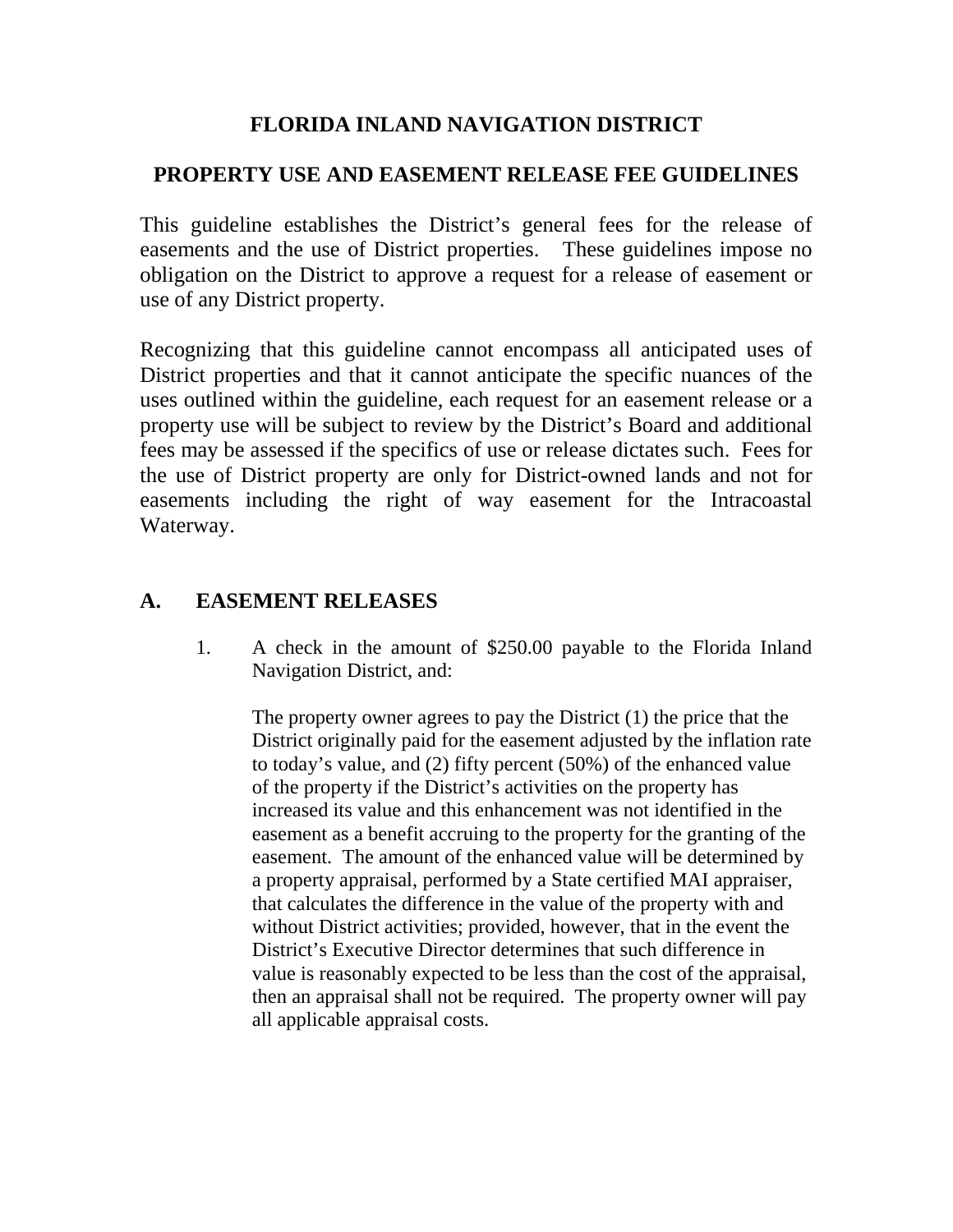# **B. DREDGED MATERIAL MANAGEMENT AREA USE**

## **1. TEMPORARY PLACEMENT OF DREDGED MATERIAL**

### a. NON-GOVERNMENTAL ENTITIES

A monthly fee of \$200.00 until the material is removed and the site restored to pre-use conditions plus \$0.20 per cubic yard for material placed in the site. Fees may be increased substantially if material is not removed by the agreed-upon time.

### b. GOVERNMENTAL ENTITIES

A monthly fee of \$100.00 until the material is removed and the site restored to pre-use conditions plus \$0.10 per cubic yard for material placed in the site. Fees may be increased substantially if material is not removed by the agreed-upon time.

# **2. PERMANENT PLACEMENT OF DREDGED MATERIALS**

a. NON-GOVERNMENT AND GOVERNMENT ENTITIES To permanently leave the dredged material in a District site, a onetime fee will be determined by calculating the average of three quotes obtained by the District for trucking the material to the nearest landfill or property willing to accept the material plus all costs of loading and dumping the material and a 20% contingency fee.

# **C. MINOR DREDGED MATERIAL REMOVAL (less than 1,000 cyds.)**

- **1. NON-GOVERNMENTAL ENTITIES** Twenty (20) cents per cubic yard.
- **2. GOVERNMENTAL ENTITIES** Ten (10) cents per cubic yard.

# **D. MAJOR DREDGED MATERIAL REMOVAL (over 1,000 cyds.)**

- **1. NON-GOVERNMENTAL ENTITIES** Highest bid.
- **2. GOVERNMENTAL ENTITIES** Free.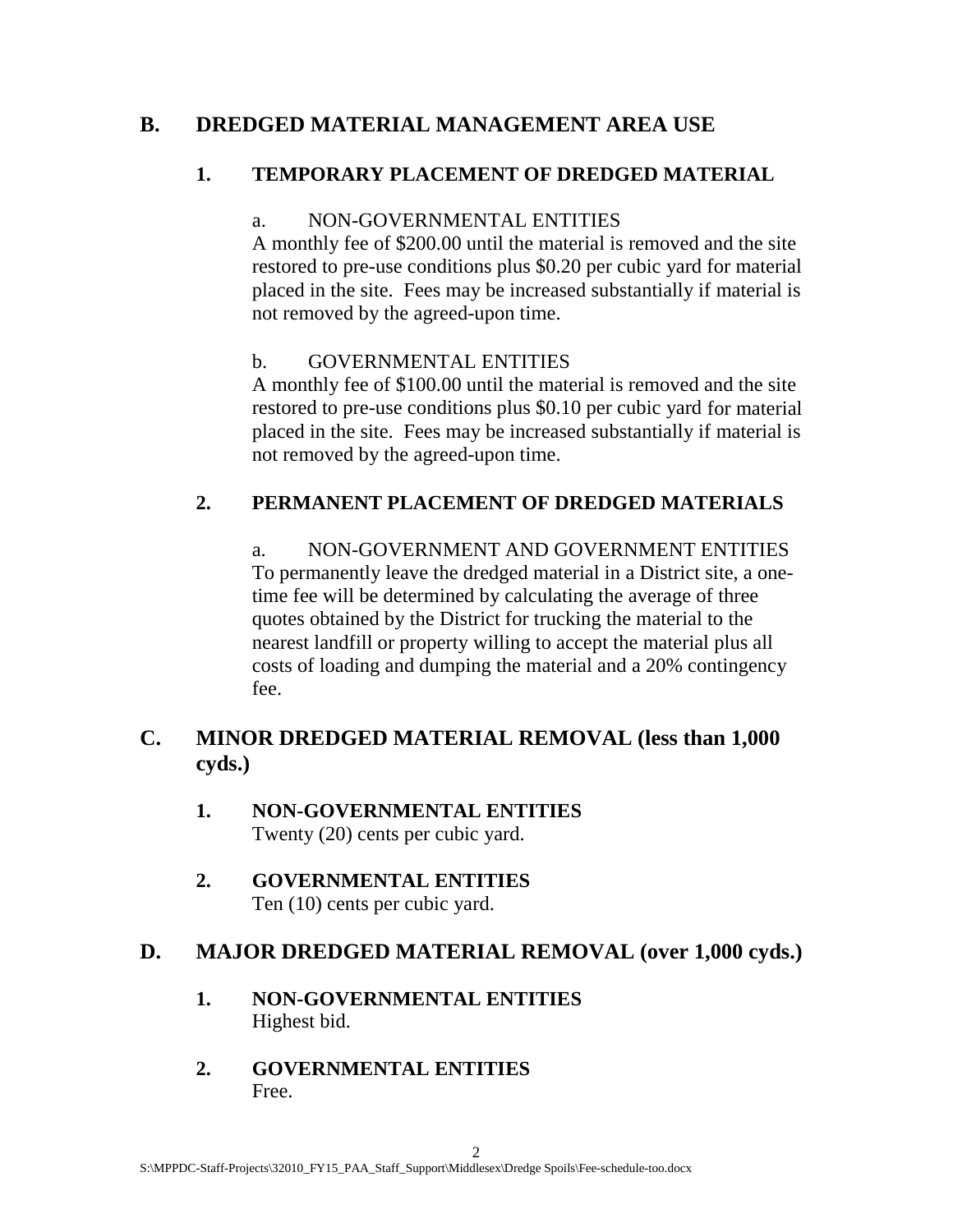# **E. MINOR PROPERTY USES**

## **1. SIGNS**

Maximum of a ten year lease (renewable upon renegotiation) at \$100.00 per month paid in full at lease inception.

### **2. LICENSES FOR DOCKS**

A one-time fee of \$500.00.

# **3. EQUIPMENT STORAGE**

Maximum of a six month lease (renewable upon renegotiation) at a minimum of \$200.00 per month paid in full at lease inception.

# **F. MAJOR PROPERTY USES**

# **1. RECREATIONAL USE**

### a. GOVERNMENTAL ENTITY

Maximum of a five year lease (renewable upon renegotiation) at \$500.00 per year paid in full at lease inception.

### b. NON-GOVERNMENTAL ENTITY

Maximum of a five year lease (renewable upon renegotiation) at market lease rate.

# **2. PERMANENT UTILITY EASEMENTS**

- a. NON-GOVERNMENTAL ENTITIES A one-time fee of twenty (20) per cent of the property value.
- b. GOVERNMENTAL ENTITIES A one-time fee of \$1,000.00.

### **3. EQUIPMENT STORAGE** In excess of a six month lease (renewable upon renegotiation) at market rate paid in full at lease inception.

This fee schedule will be reviewed by the Board of Commissioners bi-annually. The Board, upon request, will consideration waivers of the fee schedule where such a waiver is of benefit to the District and its constituents.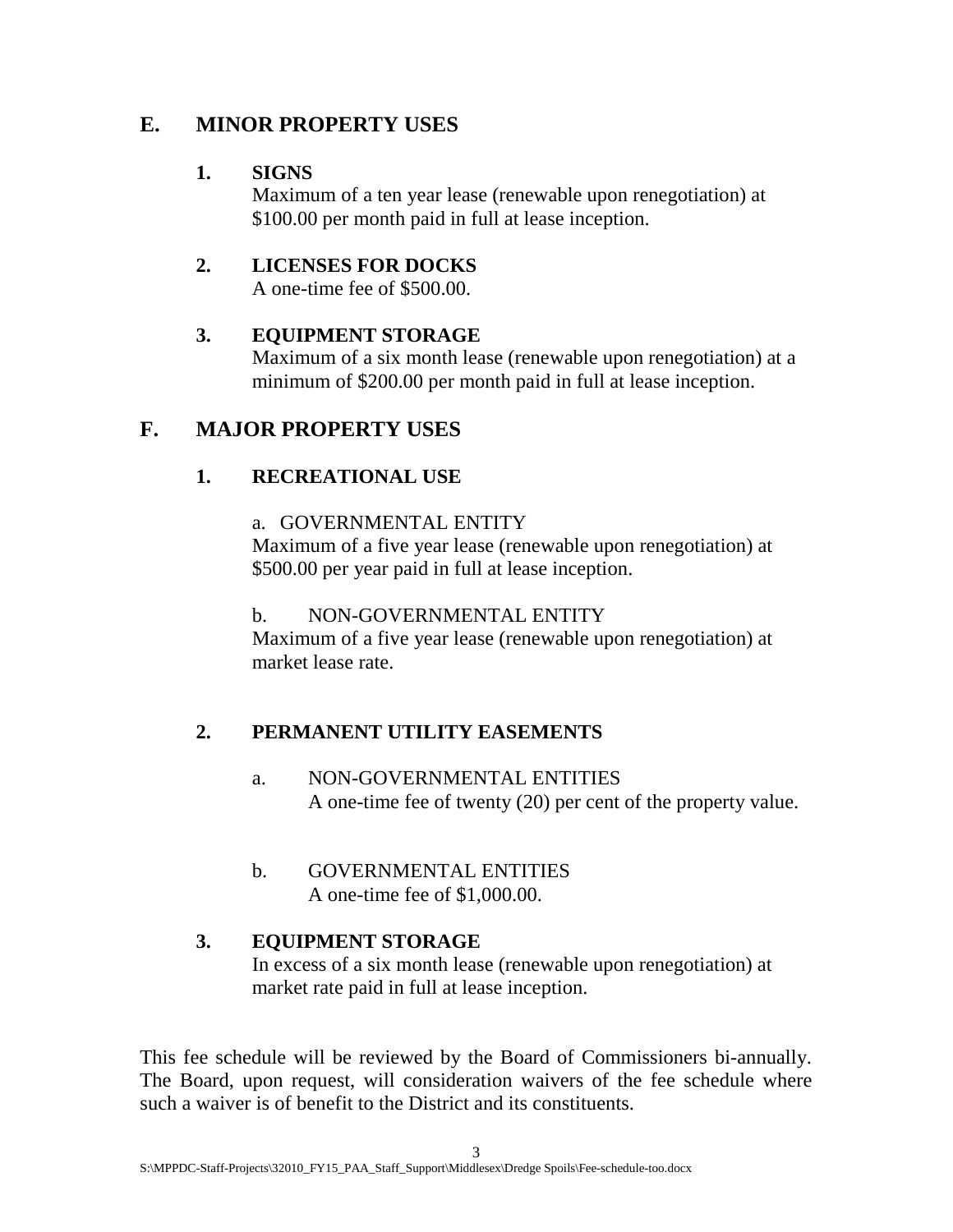#### SPOIL REMOVAL AGREEMENT

THIS SPOIL REMOVAL AGREEMENT ("Agreement") dated as of this \_\_\_\_\_ day of \_\_\_\_\_\_\_\_\_\_\_\_\_\_\_\_\_, 2014, by and between FLORIDA INLAND NAVIGATION DISTRICT, an independent special taxing district of the State of Florida, hereinafter referred to as "DISTRICT," and PULTE GROUP, a corporation of the State of Florida, hereinafter referred to as "CONTRACTOR."

#### RECITALS

A. DISTRICT is the owner of a parcel of land located in St. Johns County, Florida and known as "Dredge Material Management Area SJ-14 (SJ-14)," as more particularly described in Exhibit "A" attached hereto and made a part hereof by reference ("SJ-14").

B. CONTRACTOR is a private corporation operating within the State of Florida to construct single-family homes.

C. CONTRACTOR desires to obtain fill material from SJ-14 for construction purposes. (the "Project").

D. CONTRACTOR has requested DISTRICT to allow the CONTRACTOR to remove spoil material from SJ-14 for use in the construction of the Project.

E. DISTRICT has determined that it will benefit the DISTRICT to allow the CONTRACTOR's contractor remove spoil material from SJ-14, as this will help create additional capacity for future dredging events in connection with the maintenance and improvement of the Intracoastal Waterway.

F. DISTRICT is willing allow CONTRACTOR to remove suitable spoil material for use in the construction of the Project, upon the terms and conditions of this Agreement.

#### WITNESSESTH

Therefore, in consideration of the terms below, the sufficiency of which is mutually acknowledged, DISTRICT and CONTRACTOR agree that:

#### 1. INCORPORATION OF RECITALS

The foregoing recitals are true, correct and incorporated herein by reference.

#### 2. CONSENT TO REMOVAL OF SPOIL MATERIAL

DISTRICT hereby consents to the removal of up to 220,000 cubic yards of spoil material from SJ-14 exclusively for use in the construction of the Project. The DISTRICT's consent will expire on  $\Box$ , 20 unless a further extension is approved by the DISTRICT. Prior to the removal of any spoil material from SJ-14, the CONTRACTOR shall submit a detailed spoil material removal plan ("Plan") to the DISTRICT for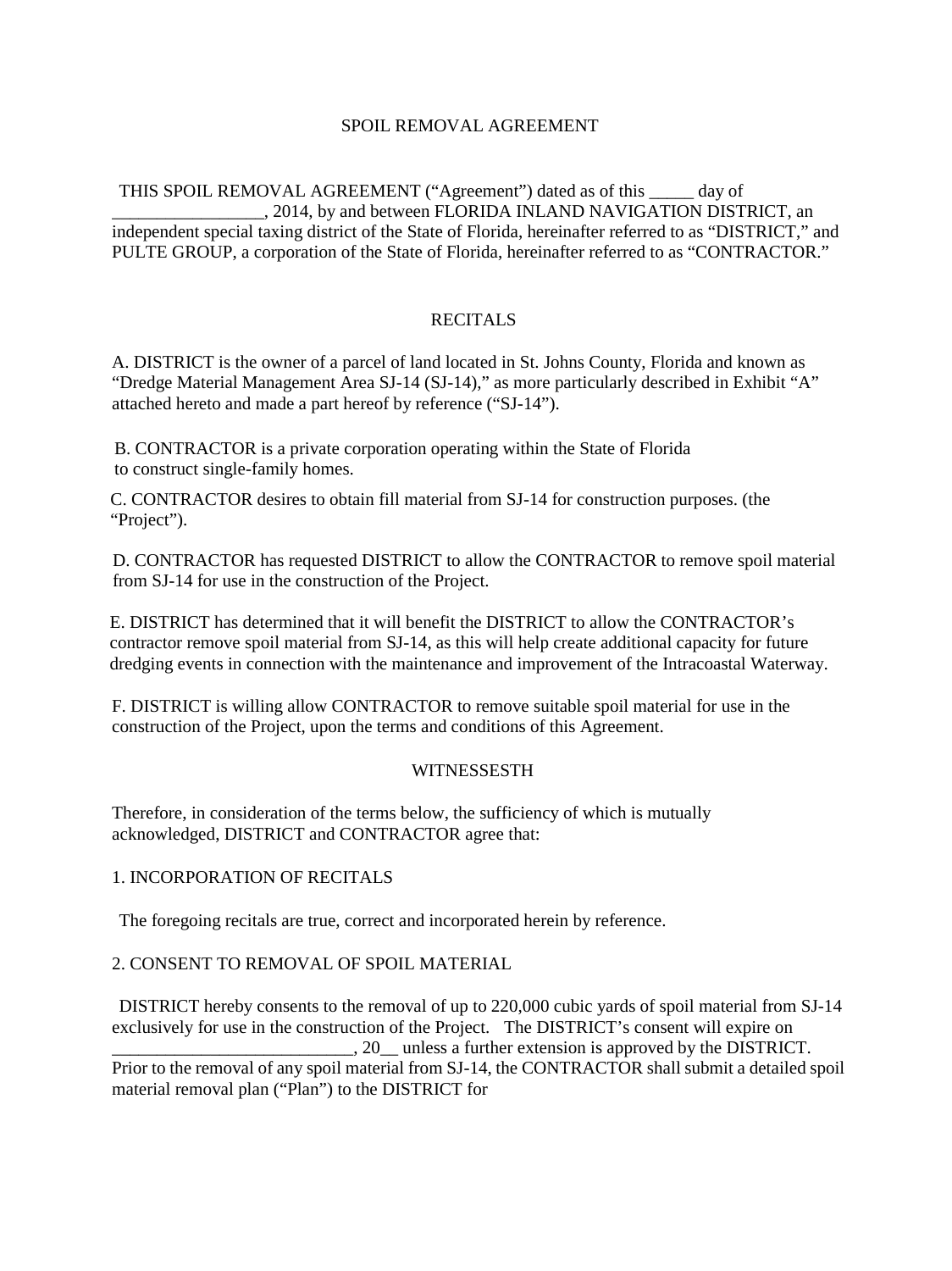approval by the DISTRICT's Engineer. The Plan shall insure, among other things, that the integrity of the dikes, weirs, storm water management system, monitoring wells and other facilities is not compromised. The CONTRACTOR and its contractor(s) shall comply with the Plan at all times.

#### 3. PAYMENT

a. CONTRACTOR hereby covenants and agrees to pay to DISTRICT a fee in the amount of \$1.15 per cubic yard of spoil material removed from SJ-14. The fees are due and payable on a monthly basis. Not later than five (5) working days after the end of each calendar month, the CONTRACTOR shall deliver to the DISTRICT a certified tally sheet of the number of the volume of spoil material removed from SJ-14 for the preceding month, together with payment of the applicable fee.

b. CONTRACTOR shall make any and all payments due hereunder to DISTRICT at that address set forth as follows unless otherwise notified by DISTRICT in writing:

#### FLORIDA INLAND NAVIGATION DISTRICT ATTN: EXECUTIVE DIRECTOR 1314 MARCINSKI ROAD JUPITER, FLORIDA 33477

c. CONTRACTOR shall reimburse the DISTRICT for the reasonable costs incurred by the DISTRICT for inspections and supervision of the CONTRACTOR's removal operations, including, without limitation, the allocable costs of the DISTRICT's Field Projects Coordinator and the DISTRICT's engineer.

d. CONTRACTOR shall pay such fees and other charges without demand and without setoff as required to be paid by CONTRACTOR under this Agreement. If such fees or charges are not paid at the time provided in this Agreement, they shall bear interest from the due date thereof to the date of payment at the rate of eighteen percent (18%) per annum or such lesser rate as shall be the maximum permitted by law.

#### 4. USE OF PREMISES/CONDUCT OF BUSINESS

a. CONTRACTOR and its authorized contractor(s) shall occupy and use SJ-14 solely for the removal of suitable spoil material for use in the construction of the Project (hereinafter the "Permitted Use"). CONTRACTOR shall not use SJ-14 or construct other improvements thereupon except as specifically provided above without DISTRICT's prior written consent.

b. CONTRACTOR and its authorized contractor(s) shall, at CONTRACTOR's expense, comply with all laws, ordinances and regulations of the United States, State of Florida,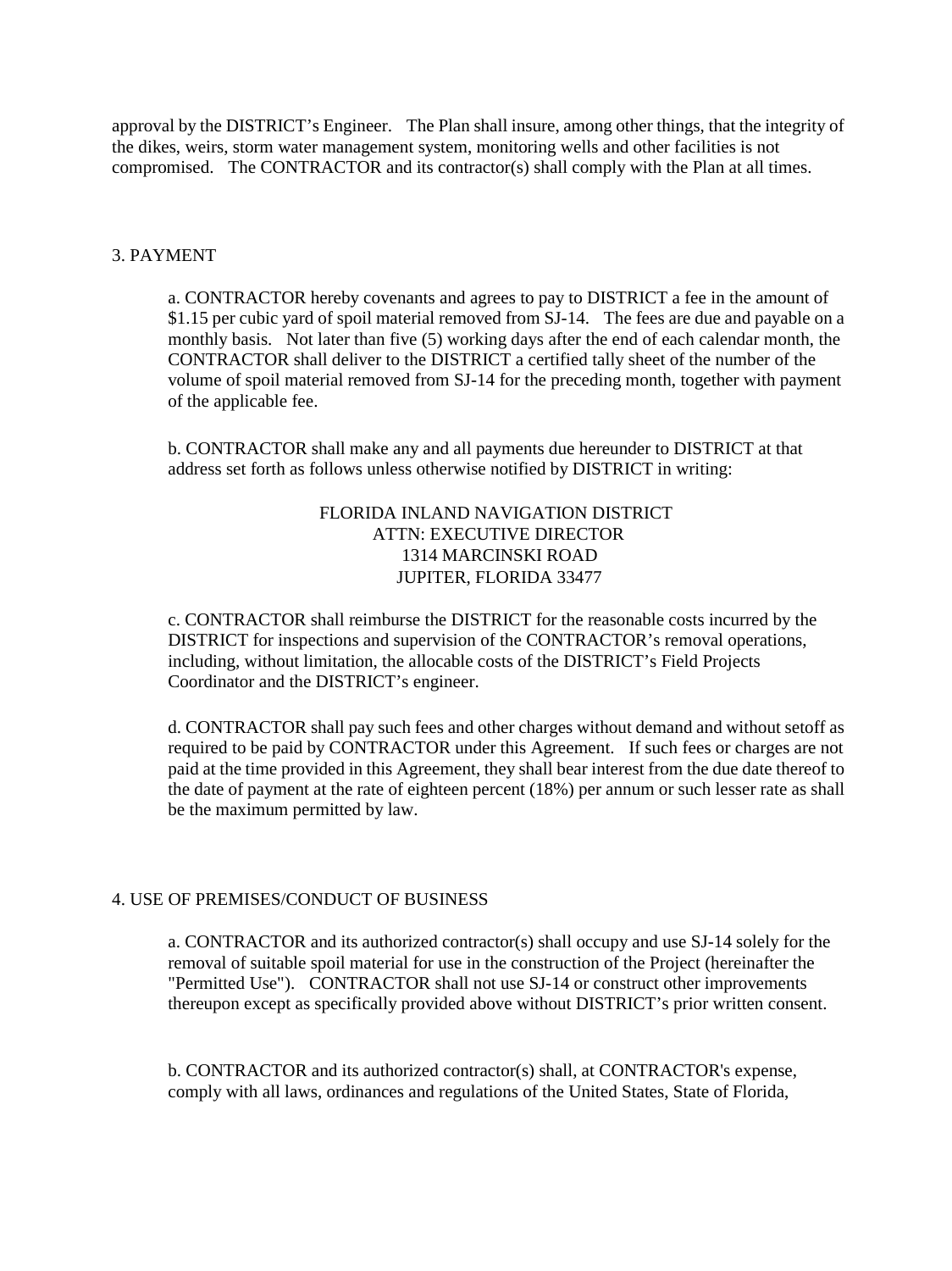and the County of St. Johns, including, without limitation, all applicable permits and conditions thereof, pertaining to the use and occupancy of SJ-14, and shall not make any use of SJ-14 which shall unreasonably disturb DISTRICT's neighbors or otherwise become a nuisance.

#### 5. CONTRACTOR'S FIXTURES AND ALTERATIONS

a. CONTRACTOR agrees that it will not make any alterations (whether structural or otherwise), improvements or additions to SJ-14, without first obtaining the written consent of DISTRICT. At the DISTRICT's option, all alterations, improvements and additions made by CONTRACTOR and all chattels affixed by CONTRACTOR to SJ-14 shall remain upon the premises at the expiration or earlier termination of this Agreement, and shall become the property of DISTRICT, except as otherwise provided herein.

b. In addition to the above, CONTRACTOR shall also procure from the appropriate governmental agencies all necessary permits and authorizations before proceeding with any alteration, repair or improvement, and shall at all times comply with such permits and all conditions thereof, all at CONTRACTOR's expense.

#### 6. ASSIGNMENT

a. CONTRACTOR shall not voluntarily, involuntarily, or by operation of law, assign, transfer, mortgage or otherwise encumber (herein collectively referred to as an "assignment") this Agreement or any interest of CONTRACTOR herein, in whole or in part, nor permit SJ-14 or any part thereof to be used or occupied by others, without the prior written consent of DISTRICT in each and every instance, which may be unreasonably and arbitrarily withheld. The consent of DISTRICT to any assignment shall not constitute a waiver of the necessity for such consent to any subsequent assignment. If this Agreement or any interest of CONTRACTOR herein be assigned or if the whole or any part of SJ-14 be used or occupied by others after having obtained DISTRICT's prior written consent thereto, CONTRACTOR shall nevertheless remain fully liable for the full performance of all obligations under this Agreement to be performed by CONTRACTOR and CONTRACTOR shall not be released therefrom in any manner.

b. Should CONTRACTOR, in violation of the provisions of this Paragraph, assign this Agreement, or allow SJ-14 to be used or occupied by others without obtaining DISTRICT's prior written consent, then such assignment or occupancy shall be null and void and of no force and effect. Such act on the part of CONTRACTOR shall be deemed a default of CONTRACTOR entitling DISTRICT to exercise any of the rights and remedies therefor as set forth in Paragraph 13 hereof.

#### 7. LIENS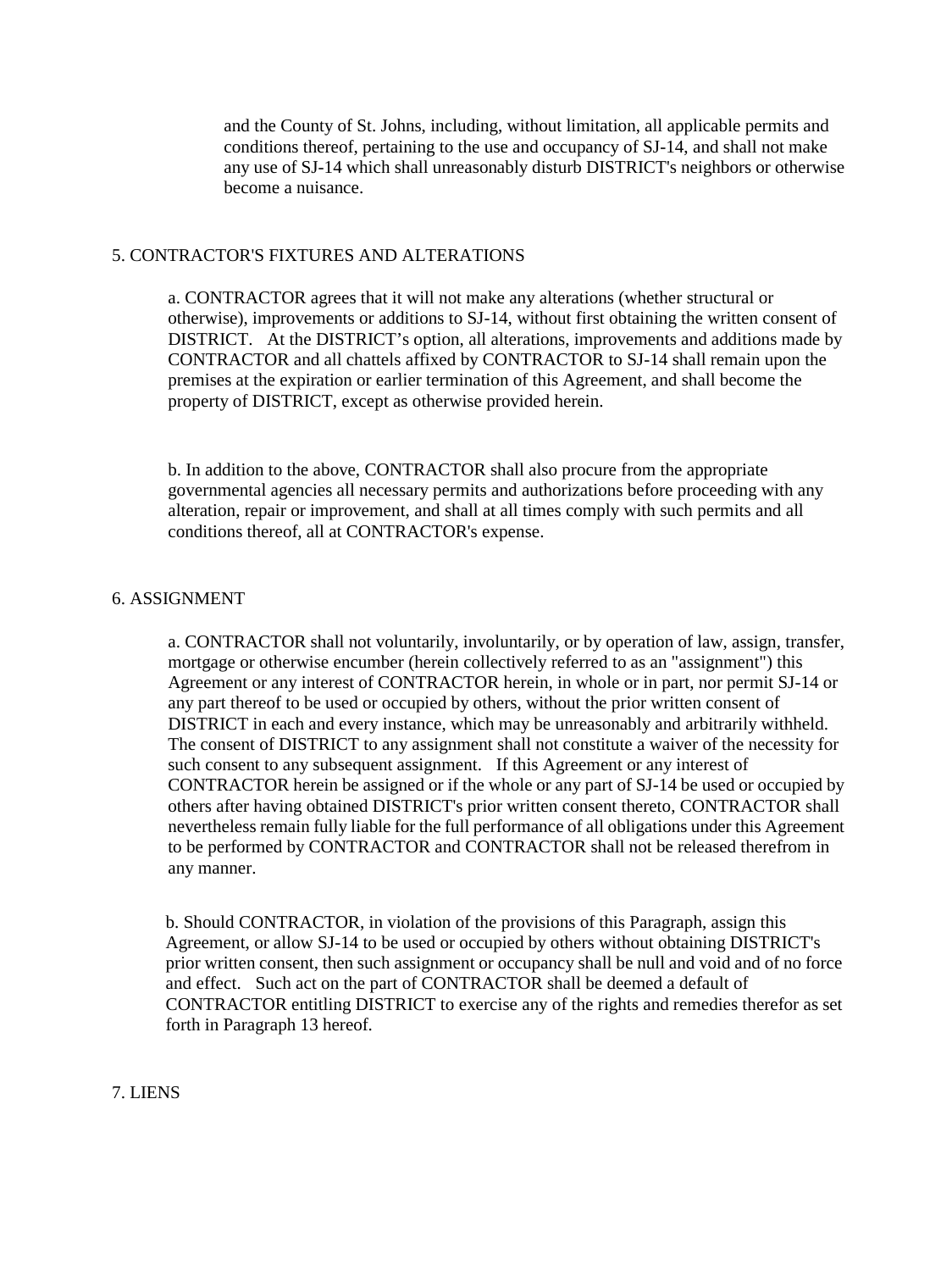a. Mechanics' or Materialmen's Liens: CONTRACTOR shall not cause any liens of mechanics, laborers or materialmen to stand against SJ-14 for any labor or material furnished or claimed to have been furnished to CONTRACTOR in connection with any work of any character performed or claimed to have been performed on or in connection with SJ-14, by or at the direction of CONTRACTOR.

If SJ-14 or any part thereof becomes subject to any suppliers, vendors, mechanics, laborers, materialmen's or other lien, encumbrance or charge (collectively hereinafter called a "lien"), other than a lien caused by the actions of the DISTRICT, CONTRACTOR shall immediately notify DISTRICT of the filing or the threatened filing of any such lien, shall immediately cause the lien to be transferred to other security, and shall from time to time notify DISTRICT of the status of such contest.

b. DISTRICT's Liability for CONTRACTOR's Liens: It is hereby agreed by the parties hereto that DISTRICT will not be liable for any labor, services or materials furnished or to be furnished CONTRACTOR or to anyone occupying SJ-14, or any part thereof, through or under CONTRACTOR, and that no liens for any labor or material shall attach to or affect the interest of DISTRICT in and to SJ-14. All contracts for construction or repair shall contain the above cautionary language and shall require all subcontractors, materialmen and laborers to be so advised. Failure of CONTRACTOR to so notify and advise such contractor(s) in writing prior to the commencement of any work to be performed shall constitute a default hereunder and entitle DISTRICT to those rights and remedies set forth in Paragraph 13 hereof.

#### 8. LIABILITY OF DISTRICT/WAIVER/INDEMNIFICATION

a. As a consideration for the making of this Agreement and in light of the fact that CONTRACTOR has had the opportunity to make such inspections and tests as CONTRACTOR, in CONTRACTORs' judgment, has deemed necessary, CONTRACTOR accepts SJ-14 in its "As-Is Condition" and DISTRICT shall not be liable for any condition, latent or patent, existing in, on or under SJ-14, nor for injury or damage which may be sustained to person or property of CONTRACTOR or any other person caused by or resulting from water, rain, groundwater, soil, sand, silt or any other material which may leak or flow from or into any part of SJ-14, from noise, vibration, smoke or odors emanating from SJ-14, or from any other source or cause whatsoever, whether the same damage or injury shall be caused by or be due to the negligence of DISTRICT, nor the interference with light or incorporeal hereditaments, specifically excluding from such waiver such damage or injury which results from the gross negligence of DISTRICT, nor shall DISTRICT be liable for any defect in SJ-14, latent or otherwise, except as provided by law. Without limiting the generality of the foregoing, CONTRACTOR acknowledges and agrees that CONTRACTOR has conducted its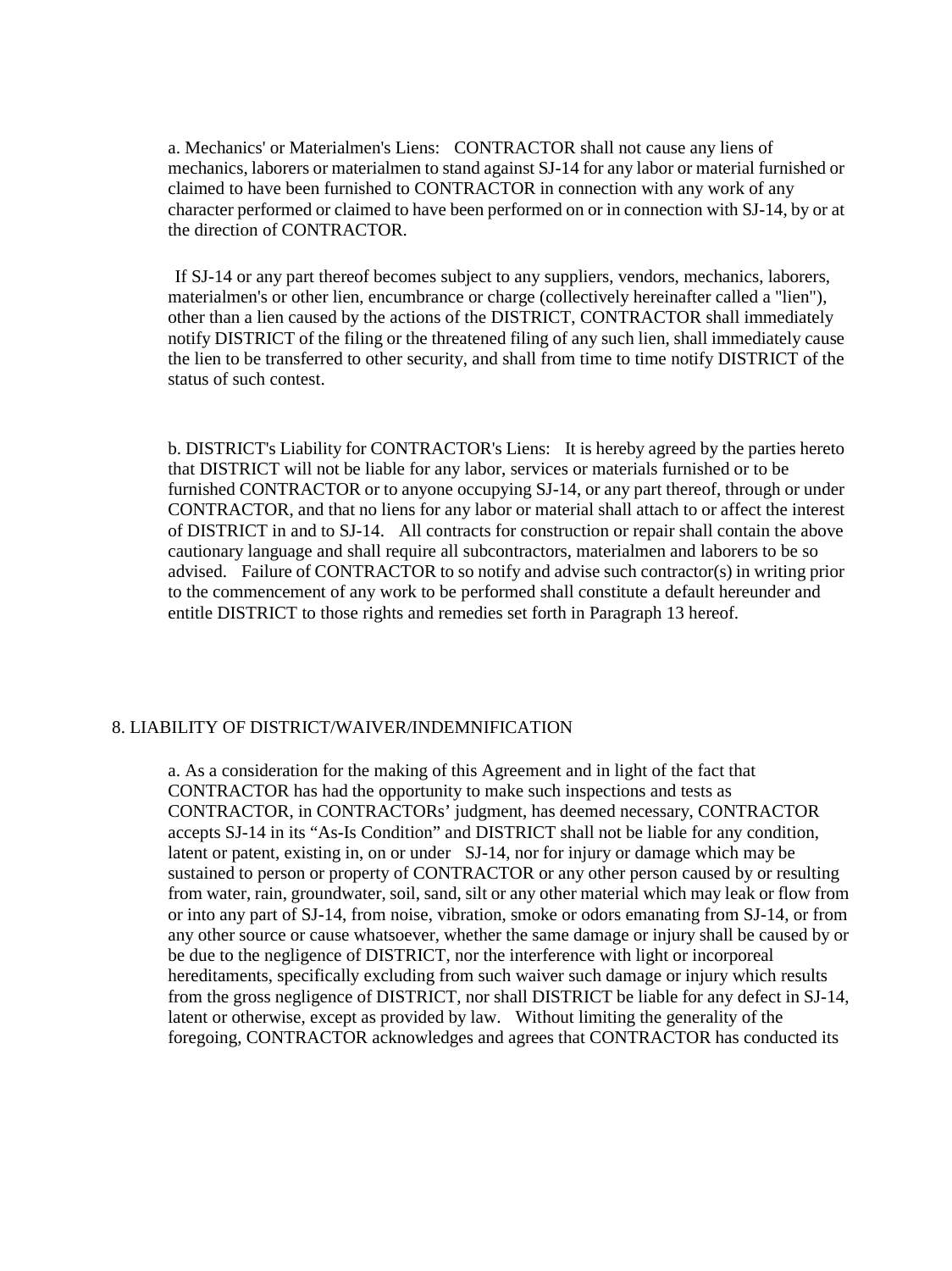own samples and tests of the spoil material within SJ-14 and has satisfied itself as to the composition, quality, suitability for CONTRACTOR's purposes, and freedom from contaminants, and further, that DISTRICT has not made, nor has CONTRACTOR relied upon, any representations made by DISTRICT or on DISTRICT's behalf.

b. CONTRACTOR, subject to and within the limitations set forth in Section 768.28, F.S., will indemnify DISTRICT and save DISTRICT harmless from and against any and all claims, actions, damages, liability and expense (including disbursements) in connection with the loss of life, personal injury or damage to property or business arising from, related to, or in connection with the occupancy or use by CONTRACTOR of SJ-14 or occasioned wholly or in part by act or omission of CONTRACTOR, its contractors, subcontractors, sub-subcontractors, licensees, or concessionaires, or its or their respective agents, servants or employees.

c. CONTRACTOR shall include in any construction contract for work upon or involving SJ-14 that the contractor shall indemnify and hold harmless the CONTRACTOR and DISTRICT, their officers and employees, from liabilities, damages, losses and costs, including, but not limited to, reasonable attorney's fees, to the extent caused by the negligence, recklessness, or intentional wrongful misconduct of the contractor and persons employed or utilized by the contractor in the performance of the construction contract.

d. CONTRACTOR shall be responsible for the payment of any fines or administrative penalties assessed and any remedial or mitigation actions required due to or arising out of any violation or alleged violation by CONTRACTOR or CONTRACTOR's employees, agents or contractors of laws, ordinances and regulations of the United States, State of Florida, or the County of St. Johns, including, without limitation, all applicable permits and conditions thereof, pertaining to the use and occupancy of SJ-14.

e. The provisions of this Paragraph 8 shall survive the termination of this Agreement.

#### 9. INSURANCE

a. CONTRACTOR will keep in force, with companies and in a form acceptable to DISTRICT, at CONTRACTOR's expense, during the term of this Agreement and any extension or renewal thereof and during such other time as CONTRACTOR occupies SJ-14 or any part thereof general liability insurance with respect to SJ-14 with a minimum Two Million Dollars (\$2,000,000.00) combined single limit coverage of bodily injury, property damage or combination thereof.

b. CONTRACTOR will further deposit policies of insurance required by the provisions of this Paragraph 9 together with satisfactory evidence of the payment of the required premium or premiums therefor with DISTRICT at or prior to the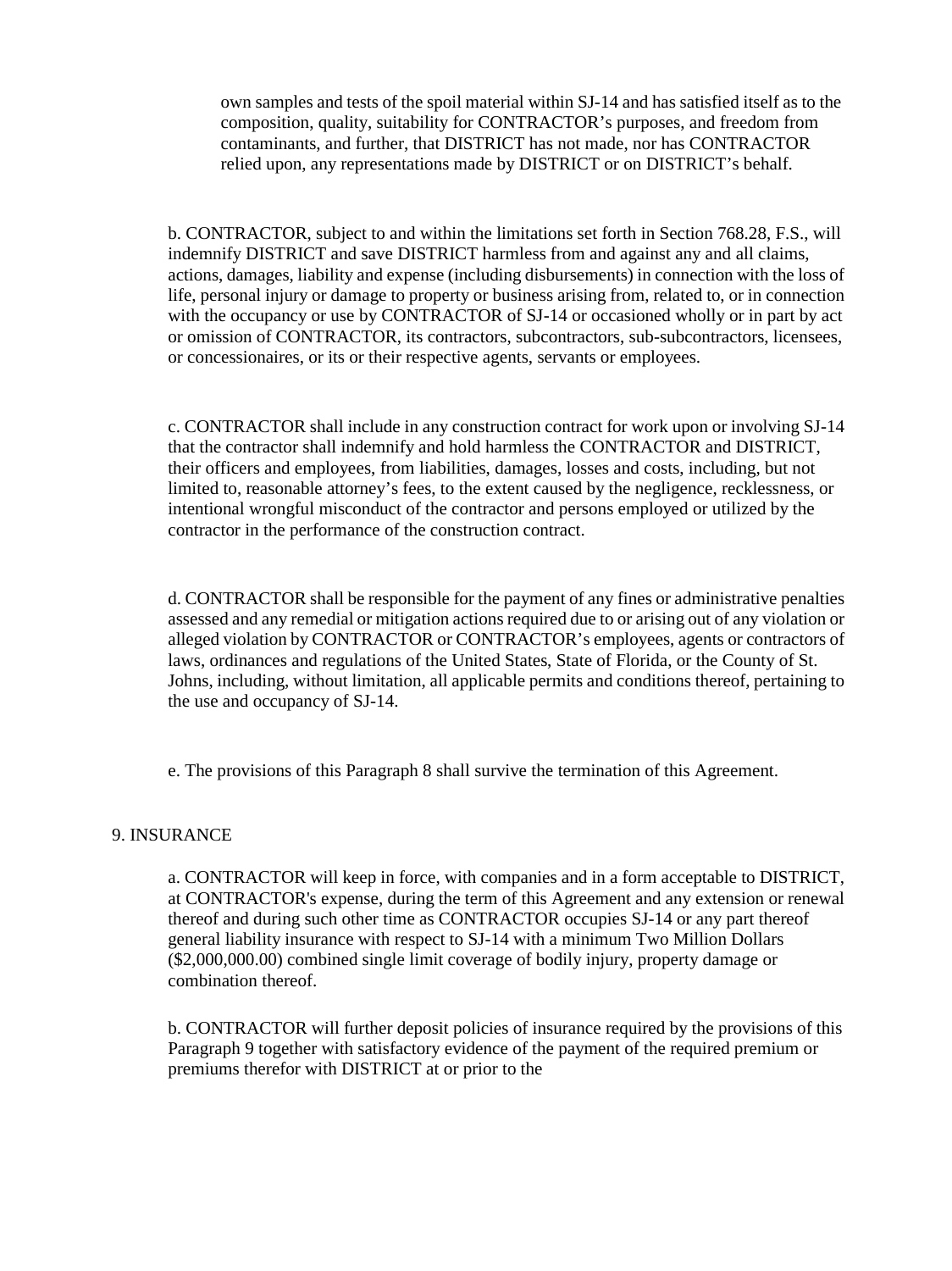commencement date, and upon renewals of such policies not less than fifteen (15) days prior to the expiration of the term of such coverage.

c. All policies of insurance required to be carried by CONTRACTOR by Paragraph 9 (a) hereof shall provide that the policy shall not be subject to cancellation, termination or change except after thirty (30) days prior written notice to DISTRICT and shall name DISTRICT as an additional insured.

d. All such policies required hereunder shall be obtained from companies licensed, organized and authorized to do business in the State of Florida.

e. The CONTRACTOR's insurance shall be primary insurance as respects the DISTRICT, its Commissioners, officers, employees and agents, and any insurance or self-insurance maintained by the DISTRICT, its Commissioners, officers, employees and agents shall be excess of the CONTRACTOR's insurance and shall not contribute to it.

f. The policies shall contain a waiver of subrogation against the DISTRICT, its Commissioners, officers, employees and agents for any claims arising out of the work of the CONTRACTOR

g. The policy may provide coverage which contains deductible or self-insured retentions of not more than \$50,000 as to CONTRACTOR and no deductible or self-insured retention as to any additional insured without prior approval of the DISTRICT. The CONTRACTOR shall be solely responsible for deductible and/or self-insured retention.

#### 10. REPAIRS AND MAINTENANCE OF SJ-14

CONTRACTOR shall at all times at its sole cost and expense keep and maintain those portions of SJ-14 used in connection with or affected by the Project, in good order, condition and repair and shall not commit or suffer any waste on SJ-14.

#### 11. HAZARDOUS MATERIALS

CONTRACTOR agrees that, during the term of this Agreement, it:

a. Shall keep or cause SJ-14 to be kept free of hazardous wastes or substances.

b. Shall not cause or permit, as a result of any intentional or unintentional act or omission on the part of CONTRACTOR, or CONTRACTOR's assignees, employees, agents or contractors, a release of hazardous wastes or substances onto SJ-14.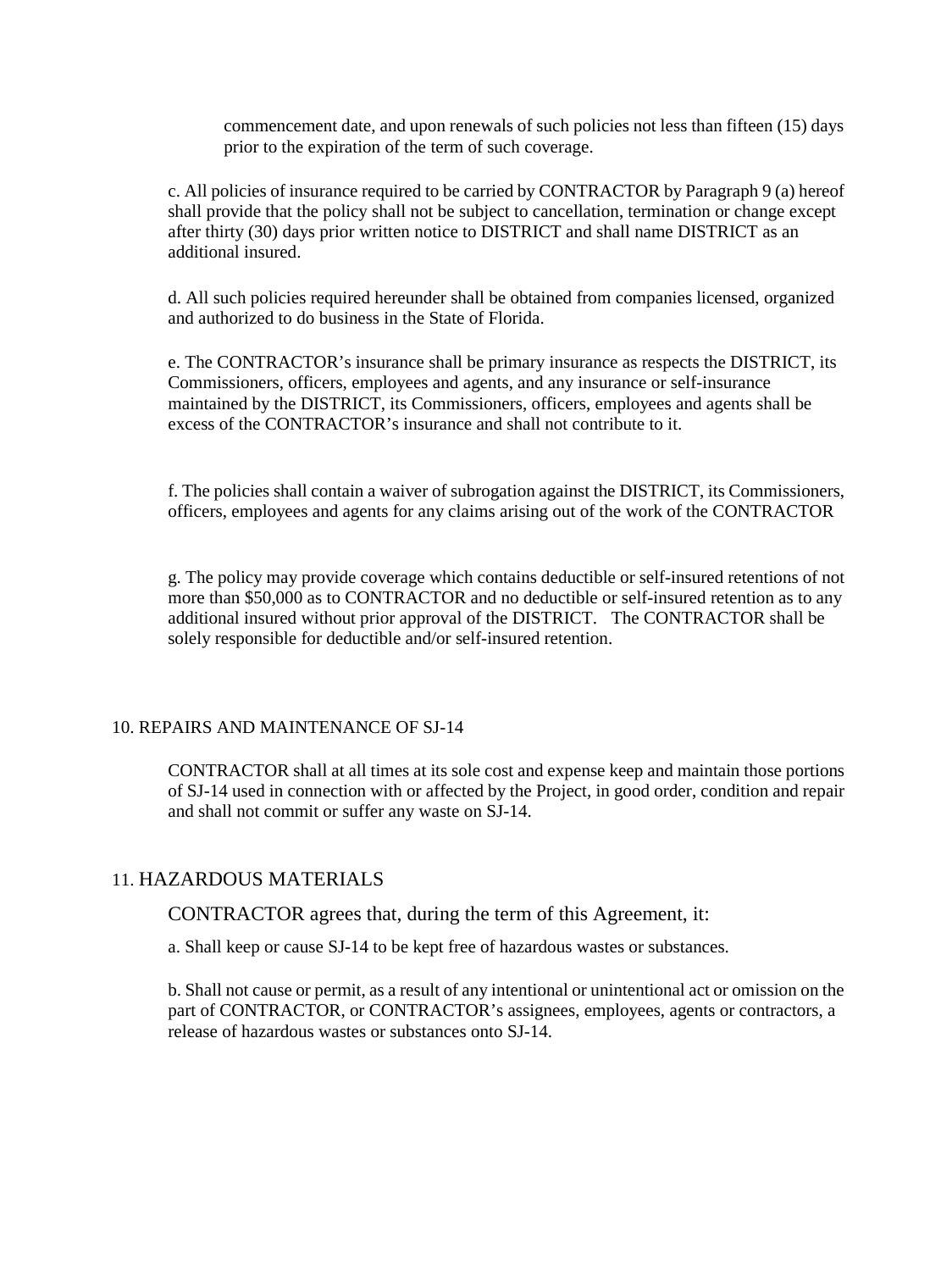c. Shall comply with and ensure compliance by its assignees, employees, agents or contractors and all others under its direction with all applicable federal, state, and local laws, ordinances, rules, and regulations.

d. The terms "hazardous waste", "hazardous substance", "disposal", "release", and "threatened release", if used in this Agreement, shall have the same meaning as set forth in the Comprehensive Environmental Response, Compensation, and Liability Act of 1980, as amended, 42 U.S.C. Section 9601, et seq. (CERCLA"), the Superfund Amendments and Reauthorization Act of 1986, Pub. L. No. 99-499 ("SARA"), the Hazardous Materials Transportation Act, 49 U.S.C. Section 1801, et seq., the Resource Conservation and recovery Act, 49 U.S.C. Section 6901 et seq., the Florida Resource and Management Act, Chapter 403, Florida Statutes, the Pollution, Spill, Prevention, and Control Act, Chapter 376, Florida Statutes, or any other applicable state or federal laws, rules, or regulations adopted pursuant to any of the foregoing.

e. Shall immediately provide DISTRICT with notice of any release or threatened release of hazardous waste on or about SJ-14, and shall immediately provide DISTRICT with notice of any injury or action taken by any local, state, or federal governmental body with respect to hazardous waste on or about SJ-14.

g. Shall remove any hazardous waste or hazardous substances which exceed allowable levels in the ground or the groundwater within SJ-14, arising from CONTRACTOR's use of SJ-14.

#### 12. EVENTS OF DEFAULT

The following shall constitute Events of Default:

a. If CONTRACTOR defaults in the payment of any sum of money due hereunder and such default shall continue for three (3) days after the date of notice from DISTRICT to CONTRACTOR.

b. If CONTRACTOR defaults in fulfilling any of the other covenants of this Agreement on CONTRACTOR's part to be performed hereunder and such default shall continue for the period of seven (7) days after notice from DISTRICT to CONTRACTOR specifying the nature of said default, or, if the default so specified shall be of such a nature that the same cannot be reasonably cured or remedied within said seven (7) day period, if CONTRACTOR shall not in good faith have commenced the curing or remedying of such default within such seven (7) day period and shall not thereafter diligently proceed therewith to completion.

In the Event of Default, DISTRICT shall provide CONTRACTOR with such written notice thereof as shall be required under Florida law.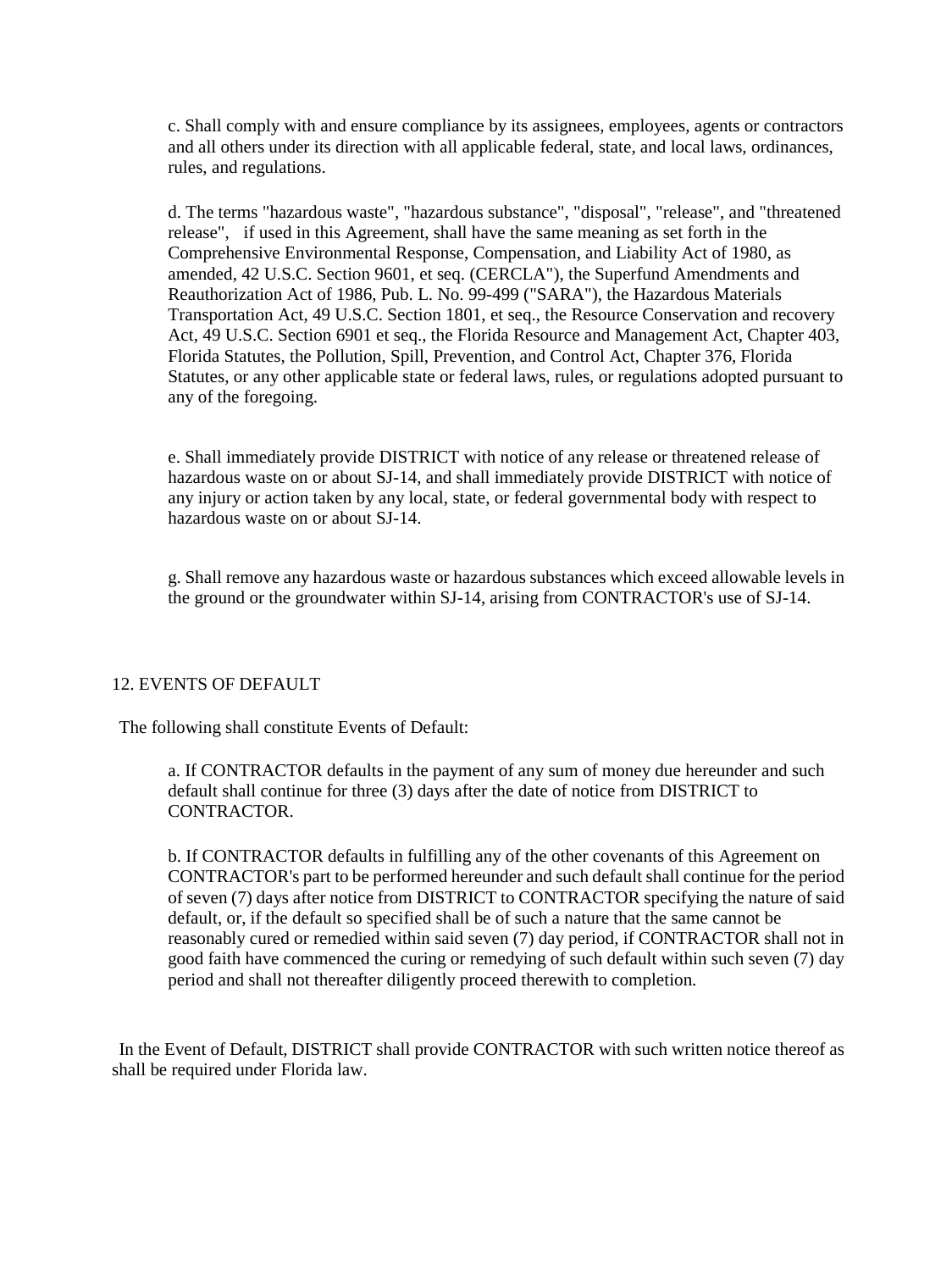#### 13. REMEDIES IN EVENT OF DEFAULT

a. In the event of a default hereunder and such default shall continue after the giving of written notice thereof to CONTRACTOR, DISTRICT may at DISTRICT's option, immediately terminate the Agreement and avail itself of any other option or remedy available under Florida law;

b. If CONTRACTOR defaults in the performance of any of the terms and conditions of this Agreement and DISTRICT employs the services of an attorney to enforce performance of CONTRACTOR hereunder, CONTRACTOR shall pay a reasonable attorney's fee as well as all expenses and costs incurred by the DISTRICT pertaining thereto and in enforcement of any remedy available to the DISTRICT.

#### 14. MISCELLANEOUS

a. CONTRACTOR has inspected SJ-14 and is familiar with its present condition and takes SJ-14 in "As-Is" condition.

b. The failure of DISTRICT or CONTRACTOR to take any action against the other for violation of any of the terms of the Agreement shall not prevent a subsequent act of a similar nature from being a violation of the Agreement.

d. This Agreement fully and completely expresses all agreements and understandings of the parties hereto. Furthermore, this Agreement shall be binding upon and shall inure to the benefit of the respective heirs, successors, assigns and legal representatives of the parties hereto and shall not be changed or terminated unless in writing and signed by the parties hereto.

#### e. **THE PARTIES HERETO HEREBY WAIVE TRIAL BY JURY IN ANY ACTION, PROCEEDING OR COUNTERCLAIM BROUGHT BY EITHER PARTY AGAINST THE OTHER PERTAINING TO ANY MATTER WHATSOEVER ARISING OUT OF OR IN ANY WAY CONNECTED WITH THIS AGREEMENT OR CONTRACTOR'S USE OF SJ-14.**

f. CONTRACTOR hereby acknowledges CONTRACTOR's responsibility to insure CONTRACTOR's property maintained within or upon SJ-14 at CONTRACTOR's expense.

g. If any term or condition of this Agreement shall, to any extent, be held invalid or unenforceable, the remainder of the terms and conditions of this Agreement shall not be affected thereby, and this Agreement shall be valid and enforceable to the fullest extent permitted by law.

h. This Agreement shall not be recorded in the Office of the Clerk of any Circuit Court in the State of Florida, except that DISTRICT may file a memorandum of this Agreement.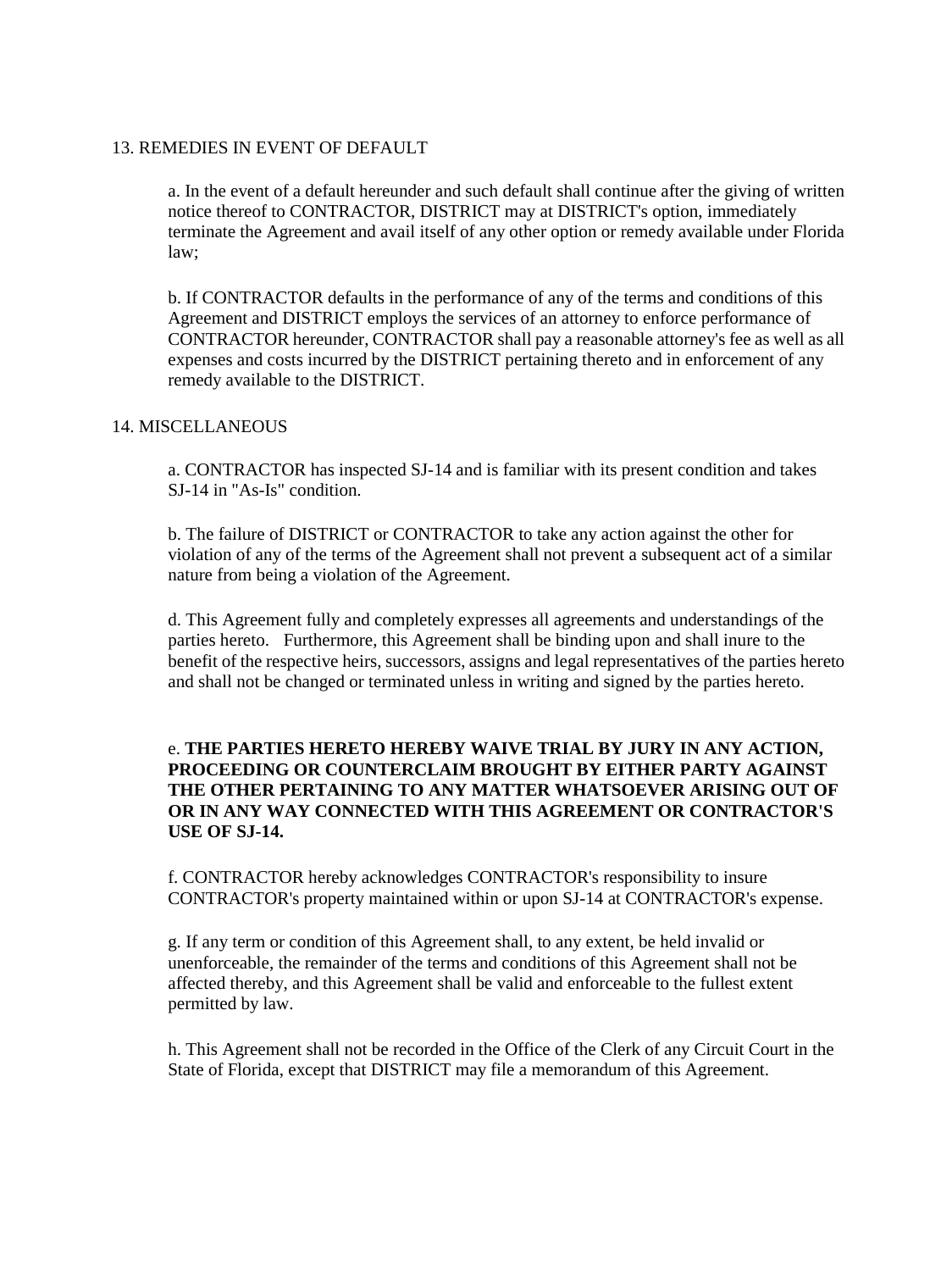j. This Agreement shall be construed under the laws of the State of Florida.

k. The Section headings of this Agreement are for convenience only and are not to be considered in construing the same.

l. This Agreement may be executed in counterparts, all of which taken together shall be deemed an original, with a facsimile and/or an e-mail signature serving as an original thereof.

m. Each party represents and warrants to the other that: (a) it is duly authorized and competent to execute this Agreement (b) it has all necessary power and authority to enter into this Agreement and to perform the agreements contained in this Agreement, and (c) the person signing this Agreement on behalf of such party is authorized to execute and deliver this Agreement on behalf of such party.

n. The parties participated in the drafting of this Agreement and/or had it reviewed by competent counsel. Accordingly, no presumption shall be given in favor of: or against, any party in interpreting this Agreement and the normal rule of construction to the effect that any ambiguities are to be resolved against the drafting party shall not be employed in the interpretation of this Agreement.

#### o. **RADON GAS**

**RADON IS NATURALLY OCCURRING RADIOACTIVE GAS THAT, WHEN IT HAS ACCUMULATED IN A BUILDING IN SUFFICIENT QUANTITIES, MAY PRESENT HEALTH RISKS TO PERSONS WHO ARE EXPOSED TO IT OVER TIME. LEVELS OF RADON THAT EXCEED FEDERAL AND STATE GUIDELINES HAVE BEEN FOUND IN BUILDINGS IN FLORIDA. ADDITIONAL INFORMATION REGARDING RADON AND RADON TESTING MAY BE OBTAINED FROM YOUR COUNTY PUBLIC HEALTH UNIT.**

[THE BALANCE OF THIS PAGE IS INTENTIONALLY BLANK]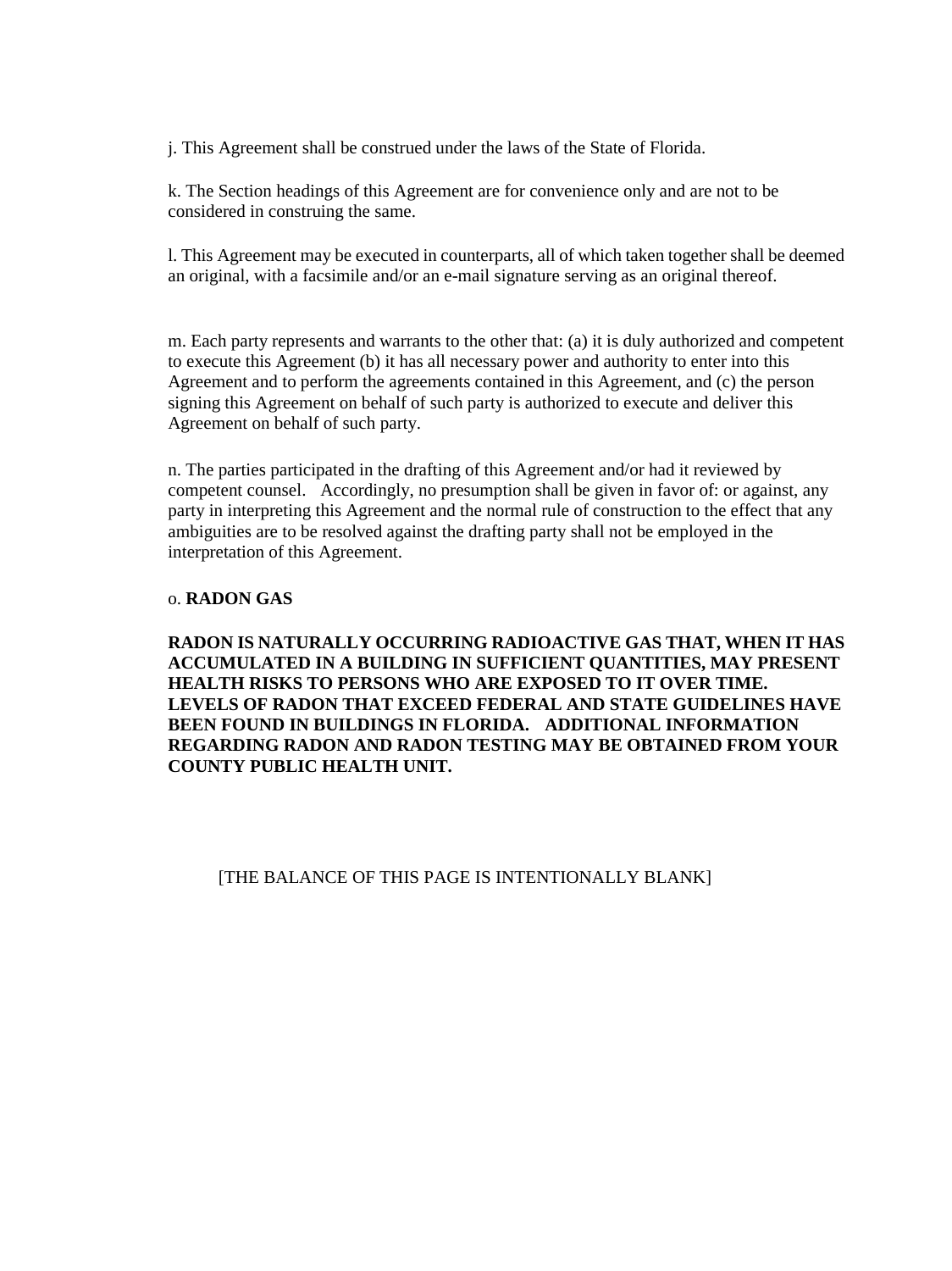IN WITNESS WHEREOF, the parties hereto have set forth their hands and seals on the year and date aforesaid.

Signed, sealed and delivered in the presence of:

AS TO DISTRICT:

FLORIDA INLAND NAVIGATION DISTRICT

| Witnesss: $\frac{1}{\sqrt{1-\frac{1}{2}} \cdot \frac{1}{2}}$<br>Print Name: | <b>Executive Director</b> |
|-----------------------------------------------------------------------------|---------------------------|
|                                                                             |                           |
| Witness                                                                     |                           |
| Approved as to form and legal sufficiency:                                  |                           |
| Peter L. Breton, Esq., General Counsel                                      |                           |
| <b>AS TO CONTRACTOR:</b>                                                    |                           |
| PULTE GROUP, FLORIDA                                                        |                           |
|                                                                             |                           |
|                                                                             |                           |
|                                                                             |                           |
|                                                                             |                           |
|                                                                             |                           |
|                                                                             |                           |